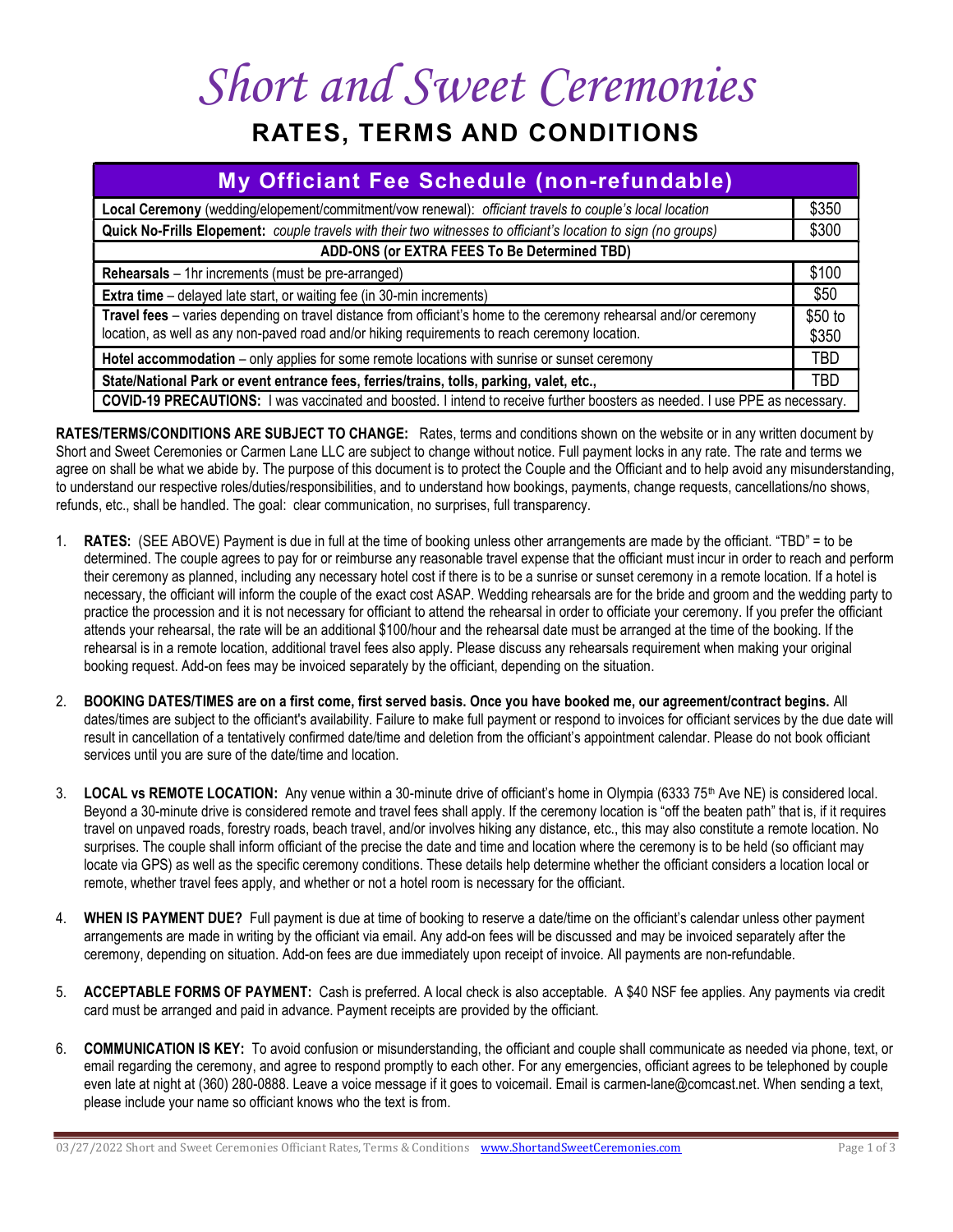- 7. NON-DENOMINATIONAL CEREMONY SCRIPT: I am a non-denominational wedding officiant. I have a short and sweet wedding ceremony script which still allows for couples to include their own personal wedding vows upon request. If the couple has special verbiage or quotes that they want the officiant to include, they must provide it to the officiant at booking or well in advance. For quick, no-frills elopements at officiant's location, standard ceremony verbiage such as "Do you take as your husband/wife/partner/lifelong companion..." shall be used.
- 8. VALID MARRIAGE LICENSE and TWO LEGAL WITNESSES REQUIRED: It is the sole responsibility of the wedding couple to provide officiant a valid Washington State marriage license and to provide two adults 18+ to serve at witnesses at the wedding and all parties will sign the marriage paperwork promptly. The officiant shall arrive prior to ceremony start time to review marriage paperwork and all parties agree the ceremony shall begin on time and will sign the marriage paperwork promptly so officiant may depart promptly. It is the responsibility of the wedding couple to ensure their portions of their marriage certificate are correctly filled out *including social security number information on the* back of the form. The officiant will complete the officiant sections and will instruct parties where to sign. If the couple presents officiant with what is determined to be an invalid/expired marriage license, it will be an unofficial commitment ceremony, rather than a legal wedding ceremony. NOTE: For impromptu elopements at the beach, etc., where the bride and groom are not from the area and/or do not have any witnesses of their own, it is possible to ask tourists who are 18+ to volunteer as witnesses. Usually people are willing to help couples in the name of love and so finding impromptu volunteer witnesses are a very happy occurrence. But the officiant makes no guarantee to provide or locate witnesses.
- 9. RECORDING OF THE MARRIAGE CERTIFICATE WITH COUNTY OF ISSUE: After the wedding ceremony and signing, the wedding officiant retains the marriage license and mails the marriage certificate to the county office of origin (usually the auditor's office) for recording within 30 days or as rules direct. Certified copies of the recorded marriage certificate are to be obtained by the couple from the county of issue, if desired. Duty/responsibility of the officiant ends after performing the ceremony and sending the completed marriage certificate to the county of issue for recording as rules instruct. After the wedding, some couples who are in a rush to obtain their certified copies from the county may request to take possession themselves and bring their marriage certificate to be recorded by the county in person so they may receive certified copies faster. Such a request will not be refused by the officiant. When the couple takes possession of their marriage certificate after their ceremony, the couple assumes responsibility for recording it with the county of origin in a timely fashion. In this case, duty/responsibility of the officiant ends after performing the ceremony and entrusting the signed marriage certificate to the wedding couple to have it recorded themselves with the county. The officiant shall not bear any responsibility for any individual's deliberate or unintentional failure to record a marriage certificate correctly with the county of issue. The officiant and couple shall cooperate fully with the county in the unlikely event the certificate is not recorded in a timely fashion and ALL PARTIES SHALL BE HELD HARMLESS.
- 10. DATE/TIME/LOCATION CHANGE REQUESTS: Officiant is willing to work with couples to help meet the change requirement if possible. All changes are subject to availability of the officiant. All date/time/location changes must be made in writing to the officiant a minimum of 14 days in advance and must be approved by the officiant. It is possible the new date/time may not be available. Changing from a local ceremony location to a remote location is subject to approval by the officiant and additional travel fee shall apply. If couple is changing to any extreme type of ceremony --skydiving, any hiking or climbing, scuba, etc., the ceremony shall take place immediately following the couple's extreme activity as time and conditions permit.
- 11. REFUND POLICY: Officiant rates and fees are 100% non-refundable.
- 12. HOTEL ACCOMMODATION: The officiant may require hotel accommodation for travel to ceremonies at couple's remote locations, depending on how far the officiant must travel in to reach the ceremony location AND the time of day the ceremony is to begin. For example, a sunrise or a sunset wedding ceremony at Olympic National Park, Mount Rainier, or any other remote location. Be sure to discuss with the officiant when booking officiant services for a remote location.
- 13. TIME ALLOTTED FOR CEREMONIES INCLUDING SIGNING OF MARRIAGE PAPERWORK: All ceremonies are short and sweet as the name implies. A 50-minute maximum time limit applies from the time the officiant arrives on site to review the marriage paperwork before the ceremony, to the signing of the marriage paperwork by the wedding couple and witnesses after the ceremony. Actual length of a ceremony depends on whether couple has a formal wedding processional; how many adults, children, pets, etc., are in the processional; length of personal vows, extra rituals, or readings couple has decided to include. (For quick no-frills elopements at officiant's chosen location, maximum time allotted shall be 30 minutes to perform the ceremony and to complete/sign the marriage paperwork.) Any extra time would be an additional cost is indicated in the fee schedule on the first page.
- 14. LATE STARTS: Minor delays are quite common and will not affect a couple's ceremony. But delays of 15 minutes or more past the scheduled ceremony start time will have an effect. The couple will communicate to the officiant whether they wish to pay the extra wait time fee or if they prefer to abbreviate any late-started ceremony in order to fit into the scheduled time frame. The officiant strives to arrive early for ceremonies to allow time to review the marriage paperwork. In the unlikely event the officiant arrives late due to unforeseen circumstances including GPS issues, traffic, weather, etc., the officiant will notify the couple ASAP and ceremony will proceed as planned upon arrival.
- 15. NO SHOWS: No shows = no refund. Your time is valuable and so is mine. If an elopement couple fails to show up at the agreed upon location at the agreed upon date/time without first notifying the officiant in advance to reschedule, this will result in a late fee or forfeit payment. No refund shall be issued. Officiant may wait up to 30 minutes and then return home. To avoid this, please communicate with your officiant.